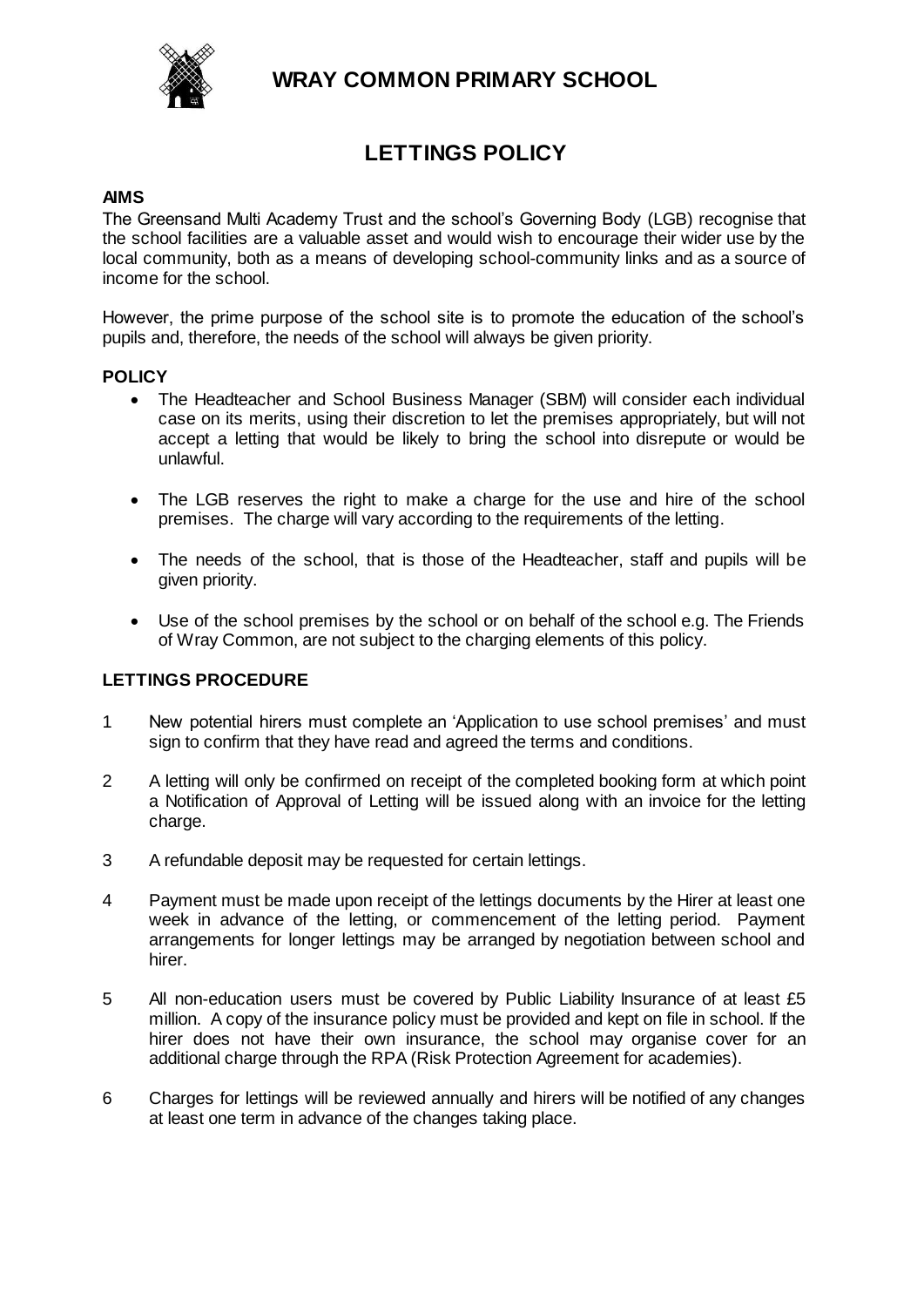- 7 All persons hiring the school premises will be expected to conform to the relevant Health & Safety regulations and the school's Information for Hirers (Appendix A) will be given to all hirers when the letting is confirmed.
- 8 Lettings will normally end by 11pm (9pm for the swimming pool) and will not normally be allowed on Sundays, out of consideration for the school's neighbours.
- 9 Refunds for any cancellations, if reasonable notice is received, may be given at the discretion of the School Business Manager.
- 10 The Rules for the use of the swimming pool will be given to all hirers of the pool, on booking (Appendix B).
- 11 No person under the age of 16 years is permitted on school premises without adequate adult care and supervision.
- 12 Hirers may be issued with a key fob for the front entrance, at the discretion of the School Business Manager, but will not be given access to the main building intruder alarm system.

#### **SAFEGUARDING**

- The Greensand Multi Academy Trust and LGB are aware of their responsibilities for safeguarding children and so, when letting the school premises, have due regard to safeguarding policies and practices and the school's Prevent duty on antiradicalisation. Hirers will be asked to provide a copy of their Child Protection policy or to agree to follow the school's. The school is committed to safeguarding and promoting the welfare of children and young people and expects hirers and their representatives to share this commitment.
- Where hirers of school premises are undertaking activities involving children, the responsibility for vetting checks lies with the hirer. Governors require that for all hirings involving groups working with children, appropriate levels of disclosure have been obtained from the DBS for the individuals working on the school premises. Where a DBS disclosure includes convictions, or other relevant information, the hirer is required to undertake an assessment of risk to determine whether that individual is suitable to work with children and young people.
- Hirers are expected to provide confirmation that the individuals working in school have completed relevant Safeguarding training within the last year.
- Hirers providing childcare i.e. Breakfast and After School club, must agree that their staff have completed the necessary Childcare (Disqualification) Regulations 2018 declaration form and that they are satisfied that these staff are able to work with children under the age of 8.
- Decisions whether to permit lettings will be made by the Headteacher  $-$  if the Headteacher believes a letting should not be permitted he/she will report the reasons to the LGB. The LGB has the right to refuse any request for letting.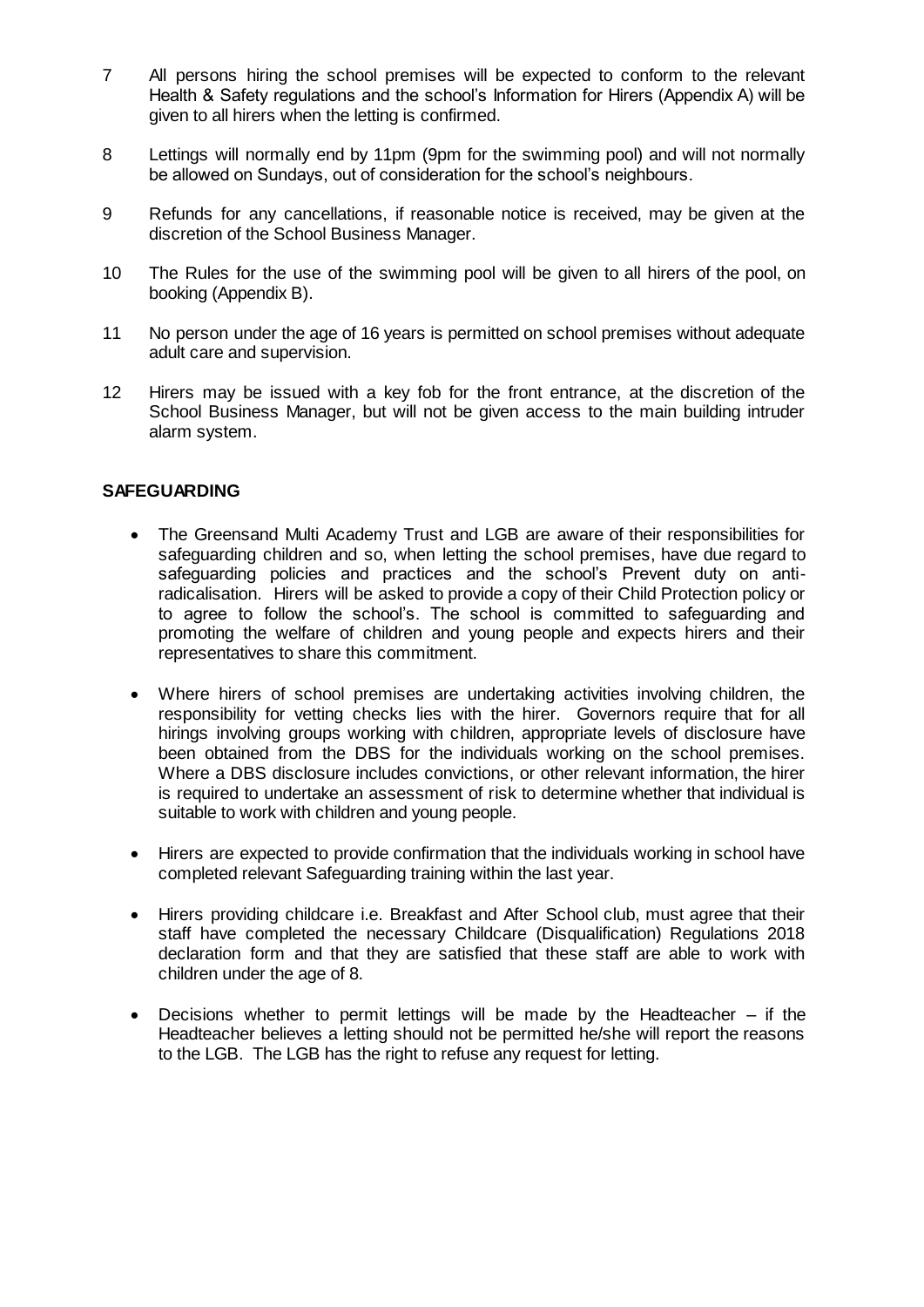## **APPENDIX A**

## **INFORMATION FOR HIRERS**

Please note the following points (in addition to the general Terms and Conditions on the reverse of the approval form) and bring to the attention of others who may be present at the time of a letting:

- 1. Keep to the designated areas and only use the toilets you have been directed to.
- 2. In the colder months, keep outside doors closed during the letting to conserve energy.
- 3. The staffroom is out of bounds.
- 4. Any accidents should be entered on an accident report form and returned to the school office as soon as possible.
- 5. Unless otherwise agreed, the hire charge does not cover any cleaning. Cleaning materials will be made available on request, but if cleaning is required to make the areas fit for use by the school, an additional charge will be made.
- 6. Check that no possessions have been left behind although we do try to keep items safely that have been left behind, we cannot take responsibility for these.
- 7. Vacate the premises by the finish time of the letting that means out of the car park / school gate. If the site manager is not in attendance (e.g. for a playing field or playground letting) the main gates should also be closed.
- 8. Hirers should not use school equipment stored around the hall or in the PE cupboards or outside equipment unless specifically agreed – please remind children of this.
- 9. School equipment that is used with the agreement of the school should be left as it was found, i.e. chairs, tables, pianos put back in place.
- 10. Close and lock any doors and windows when you leave.

THANK YOU